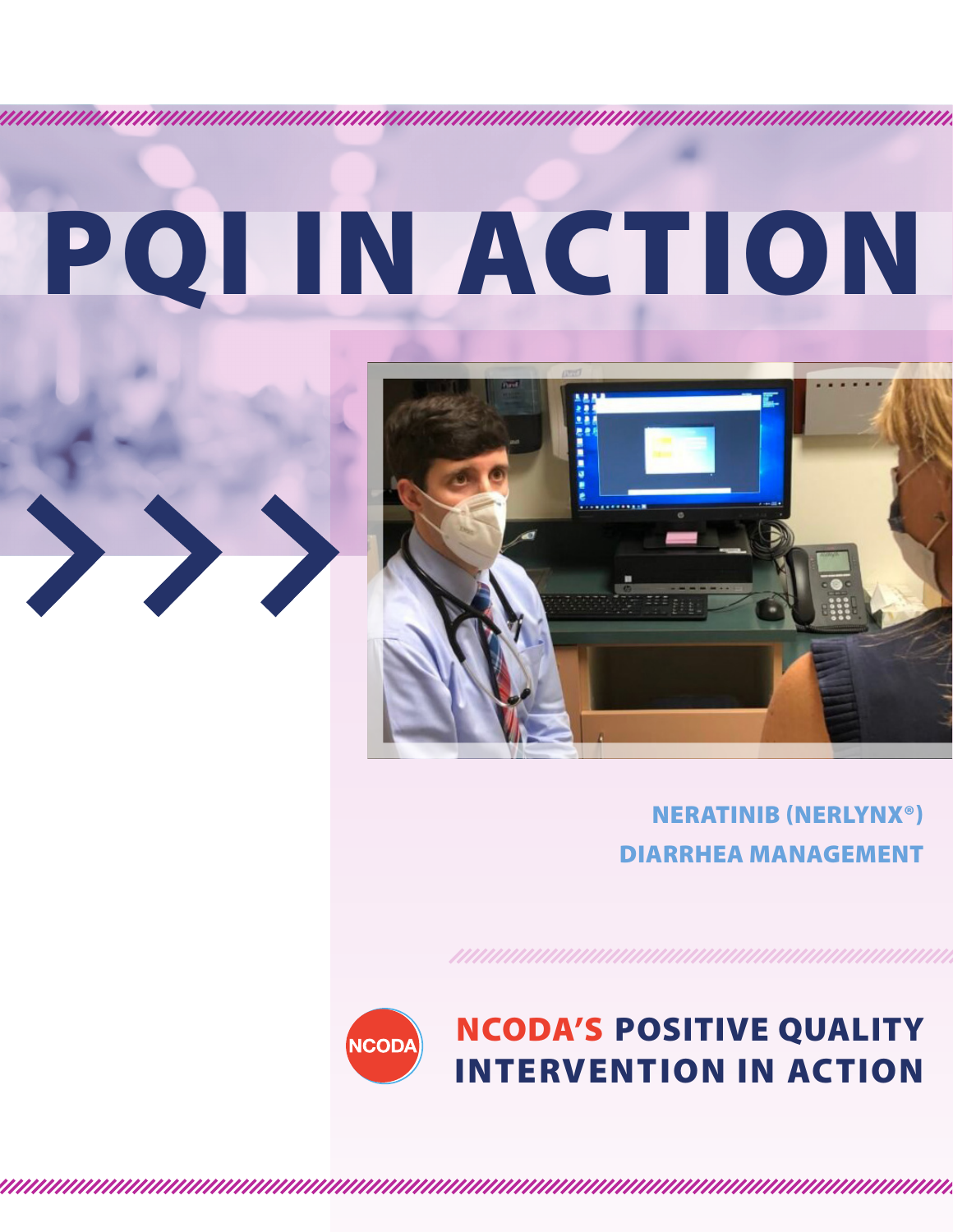# INTRODUCTION

To promote higher quality patient care, NCODA created the Positive Quality Intervention (PQI) as a peer-reviewed clinical guidance document for healthcare providers. By providing Quality Standards and effective practices around a specific aspect of cancer care, each PQI equips the entire multidisciplinary care team with a sophisticated yet concise resource for managing patients receiving oral or IV oncolytics. This PQI discusses the prevention/treatment of diarrhea, a major side effect of neratinib. The article, which expands on the **Neratinib (NERLYNX®) Diarrhea Management**  PQI, explores how the medically integrated teams at Cancer Care Associates of York and Rocky Mountain Cancer Centers incorporate PQIs as part of their daily workflow and how the **Neratinib (NERLYNX®) Diarrhea Management** PQI elevates patient care.

Rocky Mountain Cancer Centers (RMCC) is Colorado's largest provider of cancer care with 56 physicians in 17 community-based locations statewide. A physician-led and -owned practice, RMCC offers a coordinated, strategic approach to cancer care dedicated to optimal patient outcomes and survivorship through evidence. A member of the U.S. Oncology Network, the RMCC has received the Highest Accruing Site Award, having more than 1,900 patients in major clinical trials and had played a role in more than 100 FDA-approved cancer therapies.

Cancer Care Associates of York (CCAY), Pennsylvania, is a private community practice that has served the historic York region for more than 40 years. Eight physicians, four advanced practitioners and a support staff deliver personalized care for local oncology and hematology patients. The multidisciplinary practice, located in the Apple Hill Medical Center, is dedicated to a compassionate team approach and coordinated care with specialists. Patients undergo treatment in a spacious 18,000-square-foot clinic with 33 chemo infusion chairs.

Funding for this PQI in Action educational article was provided by Puma Biotechnology, Inc.

# THE PARTICIPANTS

*Rocky Mountain Cancer Centers Denver, Colorado*



**Ling Ma, MD** *Oncologist/Hematologist* 



**Evan Slater, PharmD** *Pharmacy Director*



**Julie Messina, PA-C**  *Certified Physician Assistant*



**Melissa Shimanek, PharmD** *Pharmacist* 

*Cancer Care Associates of York York, Pennsylvania*



**Chanh Huynh, MD** *Oncologist/Hematologist* 



**Christina Patterson, PA-C** *Certified Physician Assistant/Dispensary Manager*



**Valerie Stites, RN** *Oral Oncology Nurse Navigator*





Associates of York, Inc.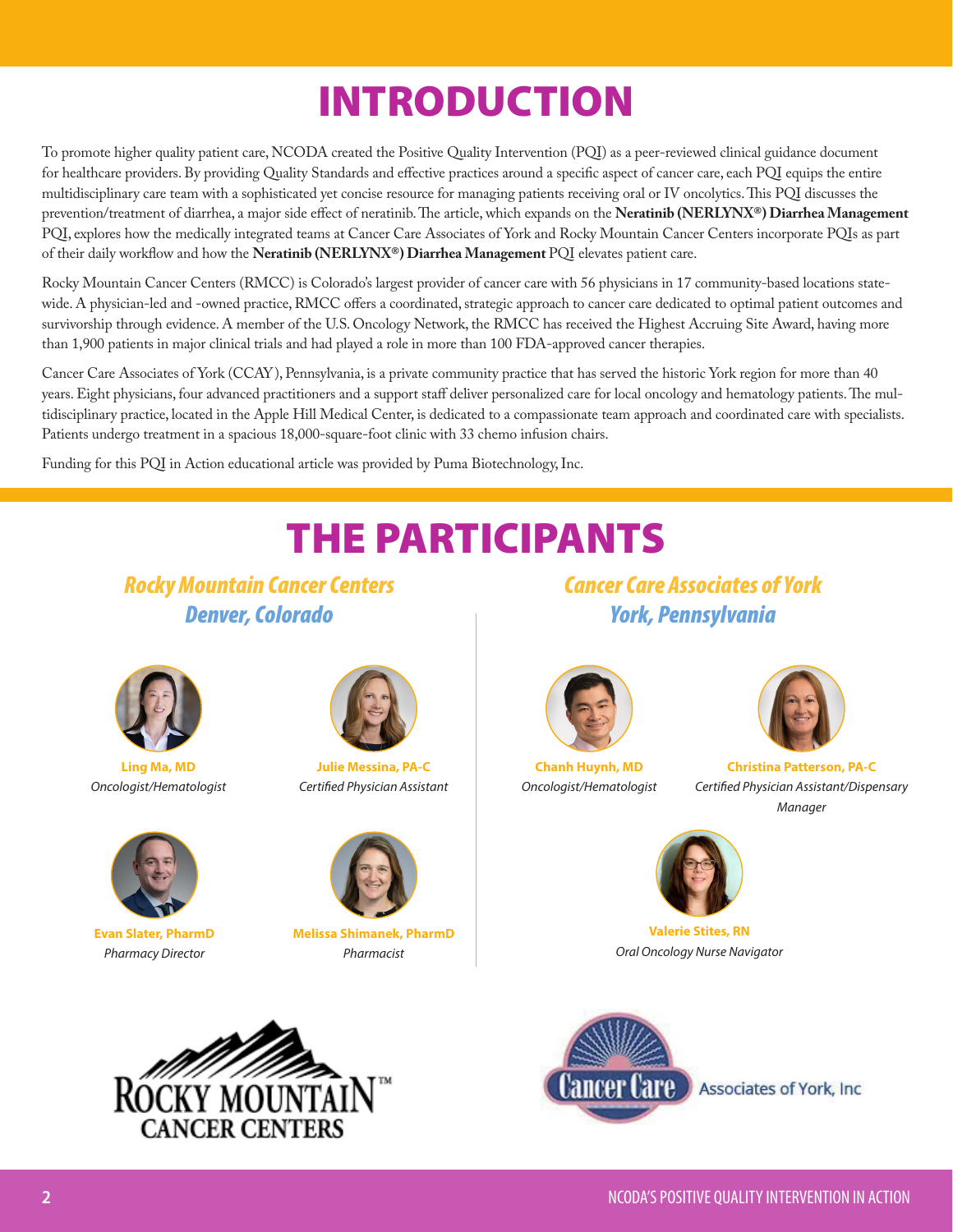# MID, THE PQI, AND NERATINIB: A NEW OPTION FOR TREATING HER2-POSITIVE BREAST CANCER

he FDA approved a robust 53 novel therapeutics<br>in 2020. This is the second highest total ever,<br>falling just short of 2018's all-time high of 59.<br>Oncology products dominated the approval list,<br>with the FDA approving a recor in 2020. This is the second highest total ever, falling just short of 2018's all-time high of 59. Oncology products dominated the approval list, with the FDA approving a record 18 (34%) cancer drugs. $^1$ Among them: Neratinib, approved in combination with capecitabine for adult patients with advanced HER2-positive breast cancer.2

Three years earlier, the FDA approved neratinib for extended adjuvant treatment of adult patients with early stage HER2-positive breast cancer pretreated with trastuzumab.3 For oncologists, the approvals spotlit the targeted therapy drug as a contender among breast cancer therapies. Studies show that patients pretreated with trastuzumab and capecitabine who then receive neratinib have significant, better-progression free survival and overall survival outcomes that trastuzumab and capecitabine alone.<sup>4,5,6</sup>

Understandably, this targeted cancer drug has emerged as a viable option for the world's most commonly occurring cancer. Breast cancer now accounts for one of every eight cancers in 2022.7 Up to 20% of breast cancers are HER2-positive (the cancer overexpresses human epidermal growth factor receptor 2) and up to half of patients with metastatic HER2–positive disease may develop brain metastases.<sup>8, 9</sup>

Here is where symptom-management discussion comes into critical play. The diarrhea issue near-overshadowed the new therapy's potential when it debuted on the market five years ago. "Women were kind of scared to use it," said Evan Slater, PharmD, pharmacy director of Rocky Mountain Cancer Centers. Explaining the pros and cons "was a pretty delicate balancing act."

The results of the original ExteNET trial showed the majority of patients (95%) experienced diarrhea in the first month of treatment. Median time to onset of any grade diarrhea was 2 days (8 days for Grade 3) and median cumulative duration of diarrhea was 59 days (5 days for Grade 3). According to manufacturer, Puma Biotechnology, Inc., the cause of diarrhea is unknown, but may be triggered by epidermal growth factor reception inhibition. Preclinical models suggest the etiology of neratinib-related diarrhea includes elements of secretory and inflammatory diarrhea and bile acid malabsorption.

 The Phase 2 CONTROL trial eased concerns, addressing preventive strategies to reduce the incidence, duration and severity of diarrhea as well as reduced neratinib discontinuation compared to the pivotal ExteNET trial. Dose escalation and various anti-diarrheal combinations emerged as the key approaches.10, 11 Mature data is available for budesonide and colestipol; interim data is available for titration in the Phase 2 CONTROL trial.<sup>11</sup>

According to neratinib prescribing information, antidiarrheal prophylaxis with loperamide should be initiated with the first dose of neratinib and continued during the first two treatment cycles (56 days); and as needed thereafter, titrated to one to two bowel movements per day. The neratinib full prescribing information was updated to include dose escalation in June 2021.

Neratinib can be dispensed by the Medically Integrated Team, and thus offers patients more comprehensive care. NCODA defines Medically Integrated Dispensing (MID) as a dispensing pharmacy within an oncology center of excellence that promotes a patient-centered, multidisciplinary team approach. The MID is an outcome-based collaborative and comprehensive model that involves oncology healthcare professionals and other stakeholders who focus on the continuity of coordinated, quality care and therapies for cancer patients.5 The MID model can improve management of patients on therapies like neratinib in several ways including enhanced communications, measuring adherence, managing regimen changes, quicker therapy initiation, improved patient satisfaction, financial assistance, cost avoidance and producing less waste.

NCODA offers multiple tools to aid the MID practice in managing oncolytics. This toolbox contains a patient survey, Financial Assistance Database, Treatment Support Kits, Oral Chemotherapy Education sheets, and PQI clinical resource documents. "They are all helpful," said Dr. Ma, of Rocky Mountain Cancer Centers. "The diarrhea management is the most practical part."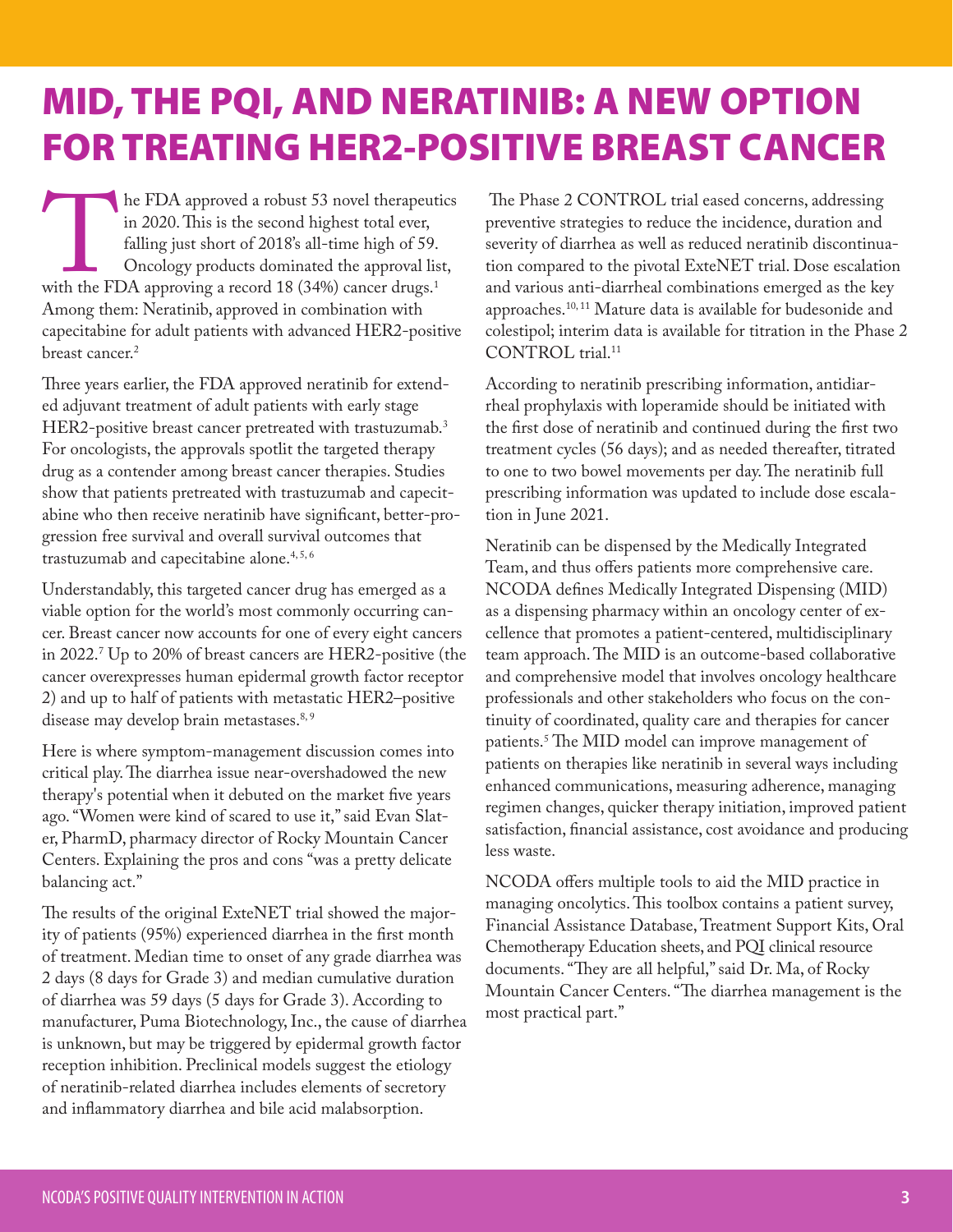# THE POSITIVE QUALITY INTERVENTION

he PQI Neratinib (NERLYNX<sup>®</sup>) Diarrhea Ma-**nagement** provides updated standard protocols,<br>dosages and therapy regimens, "keeping the provider and support team are all on the same page,"
said Chanh Huynh, MD, of Cancer C **nagement** provides updated standard protocols, dosages and therapy regimens, "keeping the provider and support team are all on the same page," said Chanh Huynh, MD, of Cancer Care Associates of York.

"There are new drugs in the market all the time. So, it's hard to keep up," said Dr. Huynh, whose practice sees a high volume of breast cancer patients. "To have quick resources and to know how to intervene with evidence-based medicine is the best thing." Which adds to the complexity when diarrhea management enters the equation, adding the threat of painful cramping, loose stools and anxiety to diminish the quality of life. When it comes to side effects, "diarrhea is the big one," Dr. Ma said. "It's good for pharmacists, for physicians – and also for patients and nurses, maybe even financial counselors – to understand the full picture."

**"TO HAVE QUICK RESOURCES AND TO KNOW HOW TO INTERVENE WITH EVIDENCE-BASED MEDICINE IS THE BEST THING."**

The PQI Process lays out the intervention step by step, with clinician-directed guidance and criteria that can benefit the whole team. The first step is to identify eligible HER2-positive patients as potential candidates for neratinib, discuss side effects, then share approaches to the prevention and management of diarrhea. As stated earlier, strategies include drug escalation and variations of anti-diarrheal combinations outlined by the Phase 2 CONTROL Trial.

According to manufacturer Puma, the recommended dose of neratinib is 240 mg, taken orally as a single dose of six 40 mg tablets, continuously for one year. The dose escalation procedure: The patient takes 3 of the 40 mg tablets (for a total of 120 mg) daily for seven days. Titration helps the patient's system adjust to the drug. Prophylaxis begins with the first dose of neratinib and continues for two cycles depending on the regimen and the patient's response.

The dosage escalates to four tablets daily (160mg daily) for Week 2, then to six tablets daily (240 mg) for Week 3. Patients are advised to hydrate, and phone the office if diarrhea persists despite medications. Other reportable side effects include nausea (43%), abdominal pain (36%) and stomatitis  $(14\%).$ 

The PQI outlines dosage adjustments for moderate to severe treatment-emergent diarrhea, when to maximize use of antidiarrheal agents, and to assess diet and aggravating substances. Referenced medications include loperamide, colestipol and budesonide.

The proactive, at-a-glance guidelines appeal to Dr. Ma. The oncologist, whose RMCC practice is comprised of nearly 70% of breast cancer patients, frequently utilizes neratinib with trastuzumab-based therapy. "Then we give another year of neratinib to further decrease the chances of recurrence and also to improve survival," she said.

#### **PQI PROCESS: UPON RECEIPT OF NERATINIB PRESCRIPTION**

- Consider dose escalation based on data from CONTROL trial (see supplemental information for dosing)
- Diarrhea Prophylaxis Diarrhea occurs in 95% of the patients without prophy- $\blacktriangleright$ laxis protocol
	- $\triangleright$  Begin prophylaxis with the first dose or neratinib and continue for 2 cycles depending on the regimen selected and the patient response
	- $\triangleright$  Ensure patient has instructions and supply of loperamide and consider colestipol or budesonide (see Supplemental Information for dosing)
	- $\triangleright$  The clinician should exercise his/her best professional judgment in making recommendations for interventions for individual patients
	- $\triangleright$  Identify drug-drug interactions and side effect profiles of loperamide, colestipol, and budesonide when making clinical recommendations
	- $\triangleright$  Consider weekly assessment of diarrhea throughout the first 2 cycles
	- Drug-Drug Interactions
- Avoid concomitant use of PPIs
	- $\triangleright$  If H2-antagonists must be used, administer neratinib 2 hours before or 10 hours after
	- $\triangleright$  Other antacids (Tums, Maalox) should be separated by at least 3 hours
	- Verify in EMR that patient is scheduled for CMP to assess liver function
		- $\triangleright$  Consider monthly CMP for the first 3 months then every 3 months as clinically indicated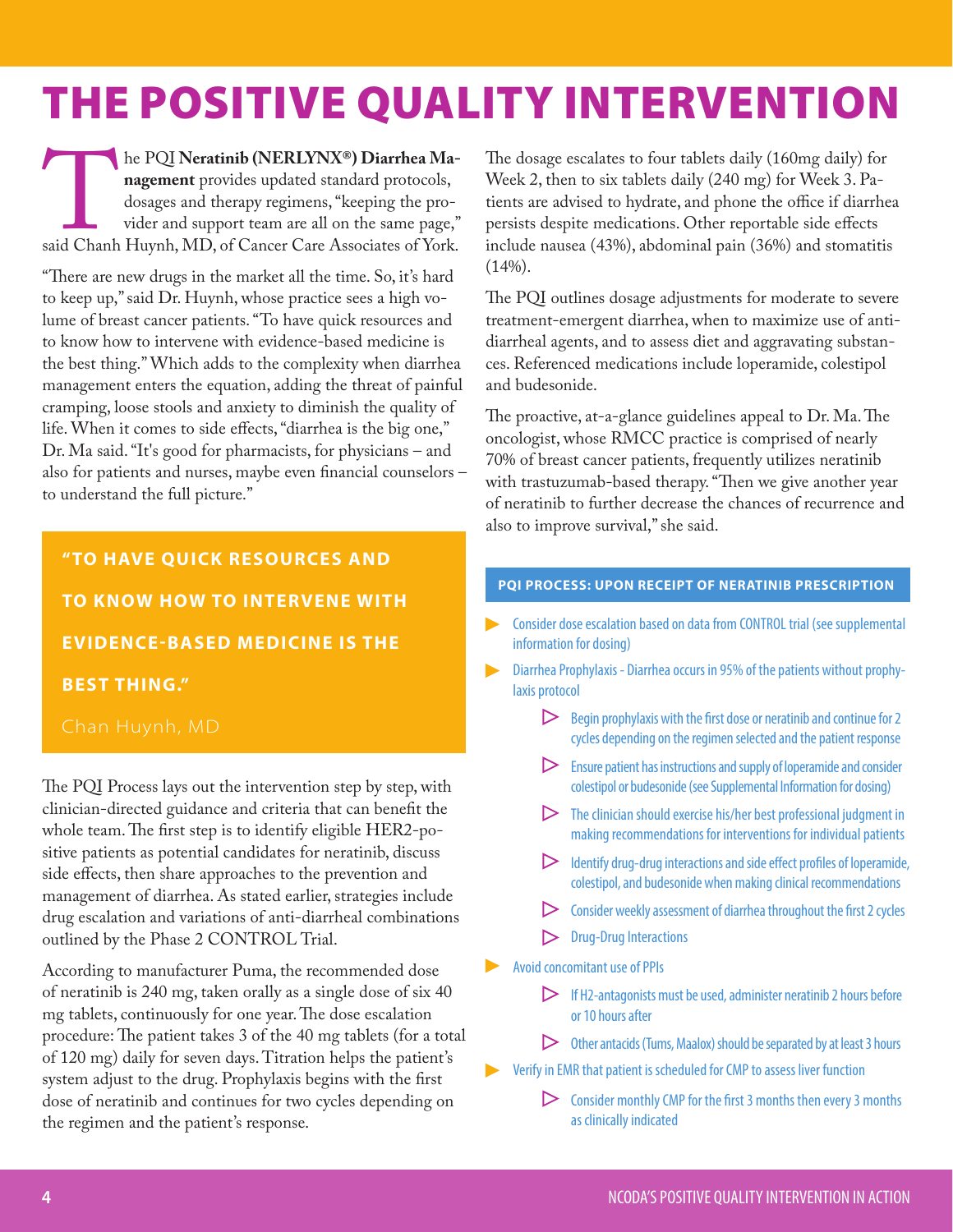## PUTTING THE NERATINIB (NERLYNX®) DIARRHEA MANAGEMENT PQI INTO ACTION

his PQI is a peer-reviewed clinical guidance docu-<br>ment that provides quality standards and effective<br>practices around a specific aspect of cancer care.<br>The Medically Integrated Pharmacy team is in<br>a unique position to ens ment that provides quality standards and effective practices around a specific aspect of cancer care. The Medically Integrated Pharmacy team is in a unique position to ensure appropriate treatment, increase compliance and maximize clinical outcomes. Each Positive Quality Intervention (PQI), an NCODA Quality Standard, is designed to operationalize and standardize these practices to achieve positive clinical outcomes. The **Neratinib (NER-LYNX®) Diarrhea Management PQI** is written in sections beginning with a description and ending with patient-centered activities and references.

Following the description, the background section gives pertinent historical date and information, clinical trial experience and the main focus of the intervention. Regarding neratinib, the background discusses the approval, indication and published data leading to approval. It also focuses on management of diarrhea, the drug's most common side effect.

Ongoing communication about preventive protocols is essen-

tial. "If you prescribe a medication, you want your patients to get the benefits, but if they get side effects that decrease their quality of life, there's a chance of them not being complaint with the medication" said Dr. Ma. "Dose escalation – which I've been using in my practice – helps a lot … I think we've had a lot of patients able to stay on the drug longer – especially on the one-year adjuvant therapy – and able to tolerate it better." Clinicians agree that frank, ongoing conversations regarding pre-emptive measures from titration to anti-diarrheal agents – are essential to good outcomes for patents on neratinib.

Melissa Shimanek, PharmD, oversees medically integrated dispensing (MID) of oral drugs at more than a dozen RMCC clinics. Patient consults serve as "deep dives," opportunities to explain drug regimens, interactions and diarrhea management. The PQI information and resources "are huge in terms of really getting patients to stay on treatment," she said. "And our doctors really are utilizing that dose escalation now."

# PATIENT-CENTERED ACTIVITIES: KEEPING THE FOCUS ON PATIENTS

**Pharmacist Evan Slater notes that neratinib's**<br>toxicities offset its potential when the drug c<br>ted on the market five years ago. "Women w<br>kind of scared to use it," said Slater, Pharm<br>I<br>Rocky Mountain Cancer Centers. Expl toxicities offset its potential when the drug debuted on the market five years ago. "Women were kind of scared to use it," said Slater, PharmD, of Rocky Mountain Cancer Centers. Explaining pros and cons "was a pretty delicate balancing act."

NCODA's Treatment Support Kits (TSKs), encourage

patients and caregivers to continue "deep dives" with hands-on, onestop resources. An effective option for practices where unbranded materials and products is welcome, TSKs features staff-approved educational and practical materials for patient use. These materials include both education and over-the-counter (OTC) products.

**[CLICK HERE](https://www.surveymonkey.com/r/5P9XHMN) [TO](https://www.surveymonkey.com/r/5P9XHMN) ORDER TSKs** **THE NERATINIB TSK IS A GO-TO THAT INCLUDES INFORMATION ABOUT THE DRUG "WHICH IS VERY HELPFUL FOR PATIENTS AND HELPFUL TO US – AND HOW TO HELP WITH SIDE EFFECTS."**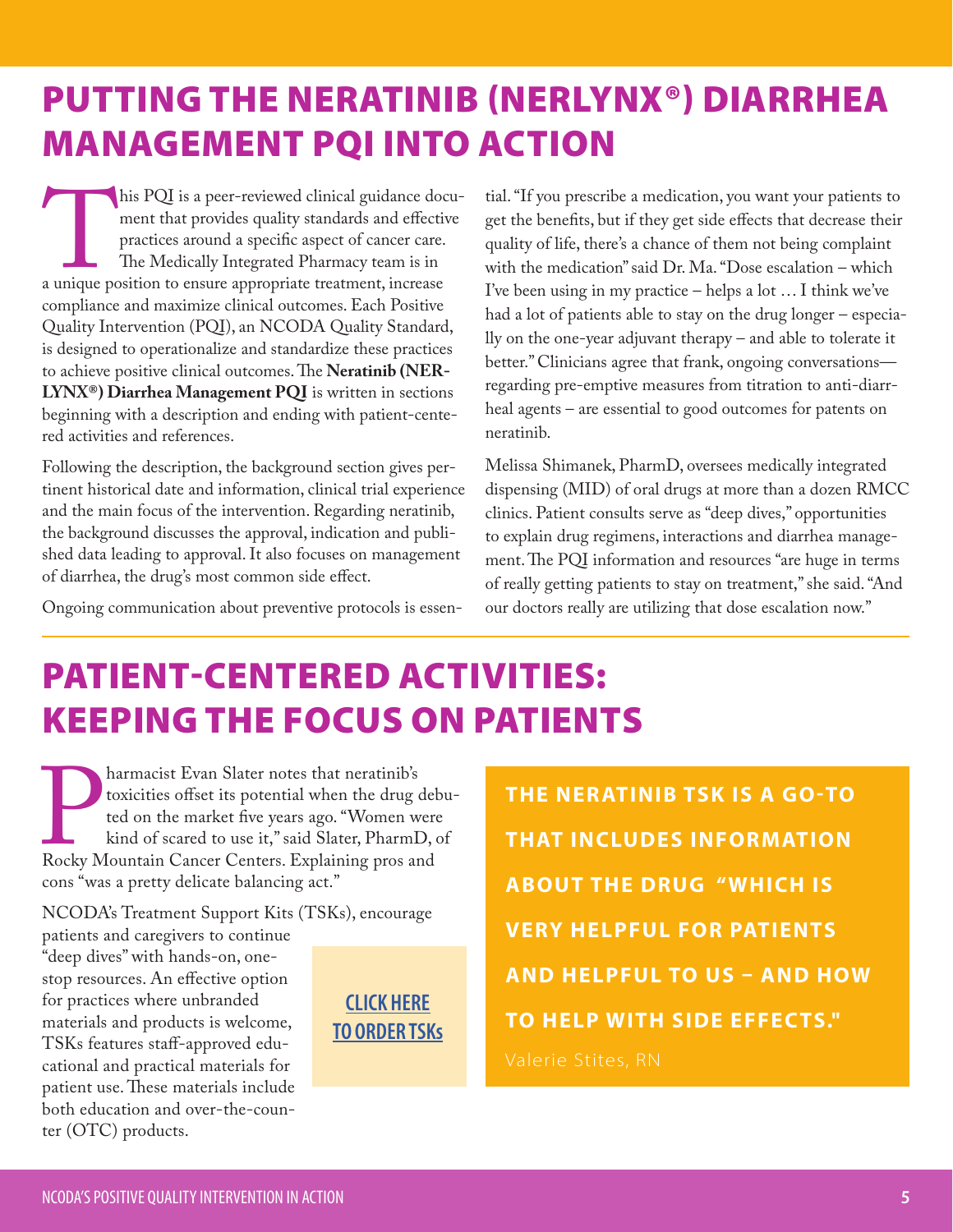The Neratinib (Nerlynx®) Treatment Support Kit (TSK) outlines how dosage titration and diarrhea prophylaxis can help prevent and ease side effects. Contents include:

- Treatment booklet with OCE sheet
- Customizable treatment calendar
- Voucher for anti-diarrheal medication
- Neratinib PQI for healthcare professionals

The key to diarrhea management is to repeat  $-$  often  $-$  the benefits of an escalated dose and preventive medicines, RMCC and CCAY clinicians agree. Encouragement elevates compliance. While they emphasize pre-emptive measures in clinics, virtual visits and phone calls, the take-home kits are 24/7 resources. "The more they have on hand to grab when they need, the better," Shimanek said. There is a lot of information to absorb, said Valerie Stites, RN, Oral Oncology

Nurse Navigator of Cancer Care Associates of York. That's why the one-stop source neratinib TSK "is great," she said.

Consider the patient's plight. First, the physician briefs them about neratinib. Nurses, physician assistants and other staff members follow up, discussing the mechanism of action, potential bowel irregularities and anti-diarrheal measures. Each session – which includes dosages, side effects, hydration and financial assistance – lasts 40 minutes to an hour. It's a lot to process and remember.

The neratinib TSK is a go-to that includes information about the drug "which is very helpful for patients and helpful to us – and how to help with side effects," Stites said. "The materials are easy reads. It's an easy kit to work with." Patients gravitate in particular to OCE sheets, handouts, and the voucher for anti-diarrheal medications. "They love them," the nurse navigator said.

## MEDICALLY INTEGRATED DISPENSING: A TEAM APPROACH

oth RMCC and CCAY clinicians place a heavy<br>emphasis on teamwork and patient education.<br>The term "we" is deployed often. A collaborative<br>approach is critical, "from the beginning, when t<br>patient enters our door," said Dr. M emphasis on teamwork and patient education. The term "we" is deployed often. A collaborative approach is critical, "from the beginning, when the patient enters our door," said Dr. Ma of Rocky Mountain Cancer Centers. "We start the conversation. What is our long-term and short-term goal? How long is the treatment going to be?"

For colleague Julie Messina, PA-C, her role spans "the whole spectrum" of patient care. "We manage pain, we do palliative care," she said. The team effort enables her to intervene when she recognizes, for instance, when a patient is suffering from treatment-related stress. Her one-on-one chats with the patient can segue into referrals to clinical social workers, psychosocial counseling, support groups and community resources.

The patient-centric climate is equally passionate at CCAY. Dispensary manager Christina Patterson, PA-C, serves as a front-line line educator, communicator and patient liaison. Besides dispensing, Patterson tracks patients' progress, evaluates electrolyte levels and labs, and relays key findings to clinicians. Patients reluctant to share bowel issues at appointments are often more comfortable confiding in Patterson and pharmacy techs, who share the information with clinicians.

| ORAL CHEMOTHERAPY EDUCATION<br>ACCC<br>$\sim$<br>SPECIALTY PHARMACY INSURANCE TERMS<br>Appear<br>WONS                                                                                                                                                                                                                                                                                                                                                                                                                                                                                                                                                                                                                                                                                                                                                                                                                                                                                                                                                                                                                                                                                                                                                                                                                                                                                                                                                            |
|------------------------------------------------------------------------------------------------------------------------------------------------------------------------------------------------------------------------------------------------------------------------------------------------------------------------------------------------------------------------------------------------------------------------------------------------------------------------------------------------------------------------------------------------------------------------------------------------------------------------------------------------------------------------------------------------------------------------------------------------------------------------------------------------------------------------------------------------------------------------------------------------------------------------------------------------------------------------------------------------------------------------------------------------------------------------------------------------------------------------------------------------------------------------------------------------------------------------------------------------------------------------------------------------------------------------------------------------------------------------------------------------------------------------------------------------------------------|
| , regimental de majores la pica franca de procesos de que anos anos meios mais de concerto de estas a despi a território de la<br>Alemanda y Procesos de la pica de concerto de las anos de que anos anos meios de a decisión del<br>Colesurance<br>, Committendo de San Committe de San Committe de la Committe de la Committe de la Committe de la Committe de l<br>Son de la Committe de la Committe de la Committe de la Committe de la Committe de la Committe de la Committe d<br><br>you in the partner of the court of a books larges of the Cole Pay Pay Pay Pay 1997 To the Cole of the Cole of<br>The Cole of the Pay 2004 continued at the West Ang 2007 To the Book Pay 1997 To the Local Cole of<br><b>EDUCATION</b><br>Copayment ("copay")                                                                                                                                                                                                                                                                                                                                                                                                                                                                                                                                                                                                                                                                                                        |
| , martin Barat (1999)<br>Joseph de Tamel (1999)<br>1990 - Andre Stadt (1990), el la forma de la primeira de la primeira del primeira del primeira de la primeira<br>1990 - Andre Stadt (1990), el la forma del la primeira del primeira<br>- may have a situat selection of the local connect indebtate interior after your or pack on<br>Deductible<br>the States "but there are actively                                                                                                                                                                                                                                                                                                                                                                                                                                                                                                                                                                                                                                                                                                                                                                                                                                                                                                                                                                                                                                                                       |
| , manufický a staroči (* 1870)<br>18 december – Paris Barnett, filozof a na nemecký decharach (* 1870)<br>18 december – Paris Barnett, filozof a nemecký architekt (* 1883)<br>18 december – Paris Barnett, filozof a nemecký architekt<br>a manamaka ny kaodim-paositra 2014. Ilay kaominina dia kaominina mpikambana amin'ny fivondronan-paositra 61 me<br>I Carlo de La Carlo de la Carlo de La Carlo de La Carlo de La Carlo de La Carlo de La Carlo de La Carlo de La<br>J<br>Formulary<br>A language de la site of personal division comment by a dealers prior that entrep through a di is able subject a ding that.<br>Examples<br>Grant<br>109/3-1017<br><b>EMOTHERAPY EDUCATION</b><br>o Distriction<br>Pleastering<br><b>D-MOIRA</b><br><b>Astumicino</b><br>hom.                                                                                                                                                                                                                                                                                                                                                                                                                                                                                                                                                                                                                                                                                     |
| , Marine<br>Allenda de Brita y Distribuito companha la depuis de cost la designativa companha compat abrevolucion homospo<br>Allenda y Paris y del Chies Marine de La depuis de Cost la designa estatunidades el Marine designativa<br>, homom, in plans to company company to the left of the start of the content of the medical company started to the company of the started of the company of the company of the company of the company of the company of the co<br>Patient assistance program (PAP)<br><b>VONS</b><br>(Casadern)<br><b>SEASTRUIN</b><br>, Committe de Saladores de Carpona (Palay)<br>1976 : Paris de Carpona (Palay)<br>1976 : Paris de Carpona (Palay) : la companya de la familie de la propriété de la maria de la companya de la<br>1976 : Paris de Carpona (Palay) : la c<br>ing secretary of the strainers of front clear that man tended the case and<br><b>Marty</b><br>, ingelijk en termen van de verske op de gestien (de gestien in de staatste van de verske en de verske de staa<br>De verske de verske van de verske van de verske van de staat haar de verske op de verske ommerske van de versk<br><br>Alrane, Eligardin<br>anderson in<br>playment commission or everybe country, please steed, with your<br>of the continued, as they over primary sets your personnels wereholden.<br><b>Allancey</b><br>Prior authorization<br><b>Carbbany</b><br><b>BIAGGERY</b><br><b>design</b><br><b>For Pictures (Contract)</b> |
| , A prior Million Galleries<br>A prior ANN Council Corp.<br>A prior ANN Council A Prior Royal by Council Prior Process and a problement prior intermediately and a problem<br>provide of expressively, assuming to the University Description of the Constant of<br>, in the control of the party of the company of the state of the company of the company of the company of the c<br>the company of the company of the company of the company of the company of the company of the company of the c<br><b>Chrances</b><br>any move the print, frame also is their health projector that i healthcare sweet and the state of the state of<br>4. PARAN PENNSYLVANIA (ADA SARENETI)<br><b>Billionary</b><br>elisations by streng the Artimony.<br>imas (Hercepts)<br>scier (Venziertze)<br>moves, apply finish, degreeds speak, continuated constages, and processions<br>Assimon Cecembri<br><b>BANNING</b><br><b>Finderski (Opcher)</b><br>IS weight gam to are committed<br><b>Commercial Commercial Corp Plannings, 20015</b> , 706-8000 Formal for exclusive endowment<br><b>Pentruman IK Prague</b><br>y an boot of ayangkama and at raptic ay manis (hang-duning                                                                                                                                                                                                                                                                                           |
| Trageductured Program<br>Any property and the company of the company of the company of the company of the company of the company of the<br>Company of the company of the company of the company function and company over the company function of the comp<br>, al completat alguns de l'artes del completat de completat del la completat de la completat de la completat d<br>Alguns de la completat de la completat de la completat de la completat de la completat de la completat de la c<br>- Parties 22 Distance<br>Newtown DV, 1982, 1935, 1992, 1992, 1992, 1992, 1992, 1992, 1992, 1992, 1992, 1992, 1992, 1992, 1992, 1992, 1<br>Regional Corp., 1993, 1992, 1992, 1992, 1992, 1992, 1992, 1992, 1992, 1992, 1992, 1992, 1992, 1992, 1992, 199<br>Re<br><b>SALTA</b><br><b>Country of Property Designation</b><br>All Mill and<br><b>CONTRACTOR</b><br><b>WALKER</b>                                                                                                                                                                                                                                                                                                                                                                                                                                                                                                                                                                                  |
| <b>Communication of the Communication</b><br>en e y communistrativamente de la production de la communistrativa de la communistrativa de la communistrativa<br>La proposició de la communistrativa de la communistrativa de la communistrativa de la communistrativa de la co                                                                                                                                                                                                                                                                                                                                                                                                                                                                                                                                                                                                                                                                                                                                                                                                                                                                                                                                                                                                                                                                                                                                                                                    |
|                                                                                                                                                                                                                                                                                                                                                                                                                                                                                                                                                                                                                                                                                                                                                                                                                                                                                                                                                                                                                                                                                                                                                                                                                                                                                                                                                                                                                                                                  |

Patterson, who regards neratinib as a high-risk drug that requires compassionate, ongoing support, also serves as patient advocate and cheerleader. When patients question the side effects – and the necessity of a year-long regimen – she reminds them that the extended adjuvant therapy decreases the risk of recurrence. "We definitely have been able to keep patients on (neratinib)," she said. "Maybe not to 240 days (straight), but we are able to keep them on therapy at least a majority of the year."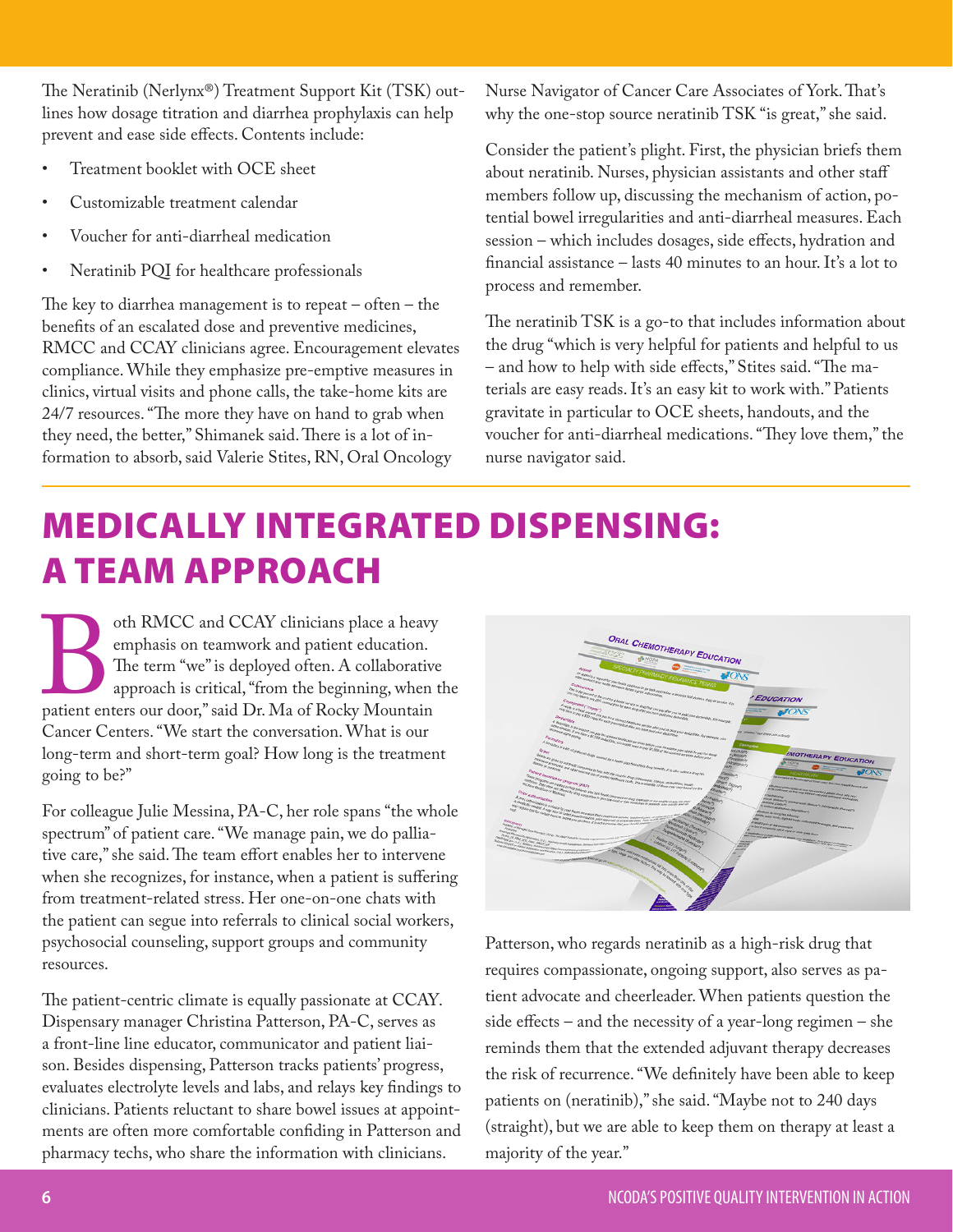### CONCLUSION: ALWAYS COLLABORATIVE: NCODA, THE MID, AND PQI

atients on neratinib "are so invested in their treat-<br>ment, in their recovery and their health," Slater sa<br>Dr. Ma, of RMCC, is hopeful that neratinib adju-<br>vant treatments will advance, eventually decreasin<br>cancer recurren ment, in their recovery and their health," Slater said. Dr. Ma, of RMCC, is hopeful that neratinib adjuvant treatments will advance, eventually decreasing cancer recurrence rates by up to 50 percent, especially for pretreated patients who can opt for surgery for residual cancer. Whether the goal is short-term (palliative care) or long-term (survivorship), discussions about symptom management are essential to well-being. "It's a big topic, from the moment the patient enters our door," she said. She believes the dialogues should continue, even after the treatment concludes.

Some breast cancer survivors get nervous – the fear of relapse is common -- when office visits become less frequent. Some, though healthy, feel lost without their support team. The RMCC MID helps fill this void, checking in with patients during prescription refills and alerting the oncologist about issues. "It's very helpful," Ma said. "I feel like it's a tighter team, doing a much better job to take care of the patients in the long run," she said. And ultimately, a long, cancer-free, symptom-free run is the goal. "You know, we may not always cure patients, but we do our best," Messina said. "We can always be kind and we can always be there for them and help them navigate through their procedures and do our best for survivorship. We're really hoping to give them meaningful survivorship."

Neratinib, still a young drug, remains a subject of studies that support improved invasive disease-free survival for breast cancer patients treated with the drug. These include: a Phase III ExteNET trial,<sup>12</sup> a five-year analysis of these patients,<sup>13</sup> and a 2021 review of real-world cases where participants chose to stay on therapy after dosage titration and prophylaxis relieved their side effects.14

All team members agree the MID model, PQI, TSK and OCE sheets are valuable tools for medical teams as well as patients. The most-reviewed protocols: the guidelines for dose escalation and anti-diarrheal protocols. The PQI for neratinib fosters ongoing communication, education, and involvement to help clinical teams help patients manage side effects, improve compliance, and be self-advocates in their care. Self-empowerment is integral to the collaborative process, especially when symptom management can be a daily challenge.



# REFERENCES

- 1. "FDA Drug Approvals." Nature.com, Https://Media.nature.com/Original/ Magazine-Assets/d41573-021-00002-0/d41573-021-00002-0.Pdf.
- 2. U.S. Food and Drug Administration. (2020): FDA approves neratinib for metastatic HER2-positive breast cancer. fda.gov. Retrieved from fda.gov/ drugs/resources-information-approved-drugs/fda-approves-neratinib-metastatic-her2-positive-breast-cancer.
- 3. U.S. Food & Drug Administration. (2017). FDA approves neratinib for extended adjuvant treatment of early stage HER2-positive breast cancer. fda. gov. Retrieved from https://www.fda.gov/news-events/press-announcements/ fda-approves-new-treatment-reduce-risk-breast-cancer-returning.
- 4. Chan A, Delaloge S, Holmes FA, Moy B, et al. ExteNET Study Group. Neratinib after trastuzumab-based adjuvant therapy in patients with HER2-positive breast cancer (ExteNET): a multicentre, randomised,

double-blind, placebo-controlled, phase 3 trial. Lancet Oncol. 2016 Mar;17(3):367-377. doi: 10.1016/S1470-2045(15)00551-3. Epub 2016 Feb 10. PMID: 26874901.

- 5. Gavin M. Marx, Amy Jo Chien, José A. García-Sáenz, et al. Dose escalation for mitigating diarrhea: Ranked tolerability assessment of anti-diarrheal regimens in patients receiving neratinib for early-stage breast cancer. Journal of Clinical Oncology 39, no. 15\_suppl (May 20, 2021) 536-536.
- 6. Chilà G, Guarini V, Galizia D, Geuna E, Montemurro F. The Clinical Efficacy and Safety of Neratinib in Combination with Capecitabine for the Treatment of Adult Patients with Advanced or Metastatic HER2-Positive Breast Cancer. Drug Des Devel Ther. 2021 Jun 21;15:2711-2720. doi: 10.2147/ DDDT.S281599. PMID: 34188449; PMCID: PMC8232377.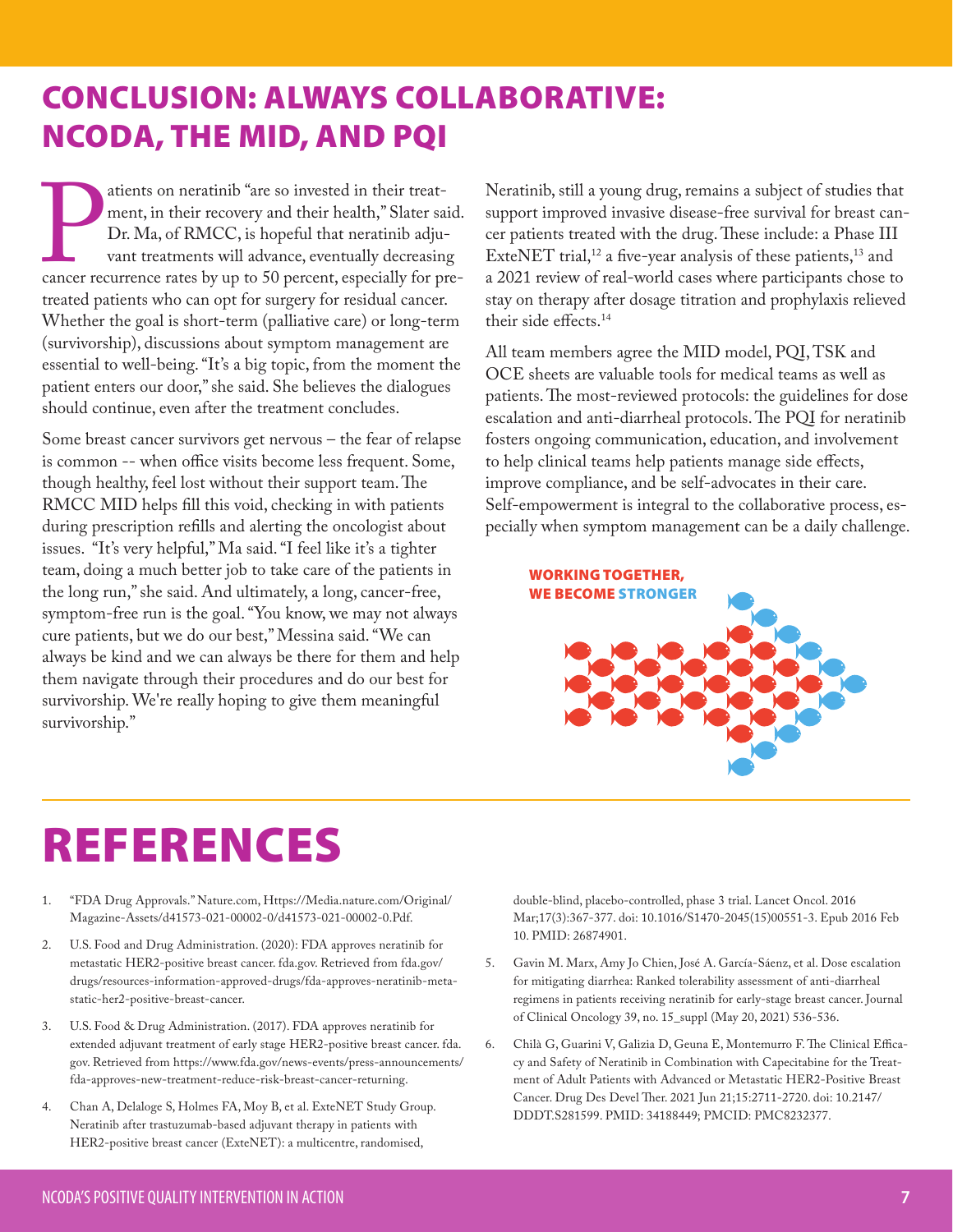# REFERENCES CONT.

- 7. "How Common Is Breast Cancer?" Cancer.org, American Cancer Society, https://www.cancer.org/cancer/breast-cancer/about/how-common-is-breastcancer.5.
- 8. HER2-Positive Breast Cancer Survival Rates and Other Statistics." Healthline.com, https://www.healthline.com/health/breast-cancer/her2-positive-survival-rates-statistics#what-it-is.
- 9. Murthy, RK, Loi S, Okines A, et al. "Tucatinib, Trastuzimab, and Capecitabine for HER2-Positive Metastatic Breast Cancer. N Engl J Med. 2020;382: 597–609.
- 10. Abstract P5-18-02 Chan A. Final findings from the CONTROL trial of diarrheal prophylaxis or neratinib dose escalation on neratinib-associated diarrhea and tolerability in patients with HER2+ early-stage breast cancer – 2021 SABCS, Poster Session 5, Friday, Dec. 10, 7:00-8:30 a.m. CT.
- 11. Barcenas CH, Hurvitz SA, Di Palma J, et al. Effect of prophylaxis on neratinib-associated diarrhea and tolerability in patients with HER2+ early-stage breast cancer: Phase II CONTROL trial. Presented at the American Society of Clinical Oncology (ASCO) Annual Meeting. May 31-June 4, 2019; Chicago, IL. J Clin Oncol. 2019;37:(suppl; abstr 548). https://bit.ly/2Xu86DO.
- PQI PRINCIPLES:
- 12. Chan A, Moy B, Mansi J, Ejlertsen B, Holmes FA, Chia S, Iwata H, Gnant M, Loibl S, Barrios CH, Somali I, Smichkoska S, Martinez N, Alonso MG, Link JS, Mayer IA, Cold S, Murillo SM, Senecal F, Inoue K, Ruiz-Borrego M, Hui R, Denduluri N, Patt D, Rugo HS, Johnston SRD, Bryce R, Zhang B, Xu F, Wong A, Martin M; ExteNET Study Group. Final Efficacy Results of Neratinib in HER2-positive Hormone Receptor-positive Early-stage Breast Cancer From the Phase III ExteNET Trial. Clin Breast Cancer. 2021 Feb;21(1):80-91.e7. doi: 10.1016/j.clbc.2020.09.014. Epub 2020 Oct 6. PMID: 33183970.
- 13. Chia, S.K.L., Martin, M., Holmes, F.A. et al. PIK3CA alterations and benefit with neratinib: analysis from the randomized, double-blind, placebo-controlled, phase III ExteNET trial. Breast Cancer Res 21, 39 (2019). https:// doi.org/10.1186/s13058-019-1115-2.
- 14. Kruse, M.L., Kang, I.M., Bagegni, N.A. et al. Management of Diarrhea in Patients with HER2-Positive Breast Cancer Treated with Neratinib: A Case Series and Summary of the Literature. Oncol Ther (2021). https://doi. org/10.1007/s40487-021-00178-w.

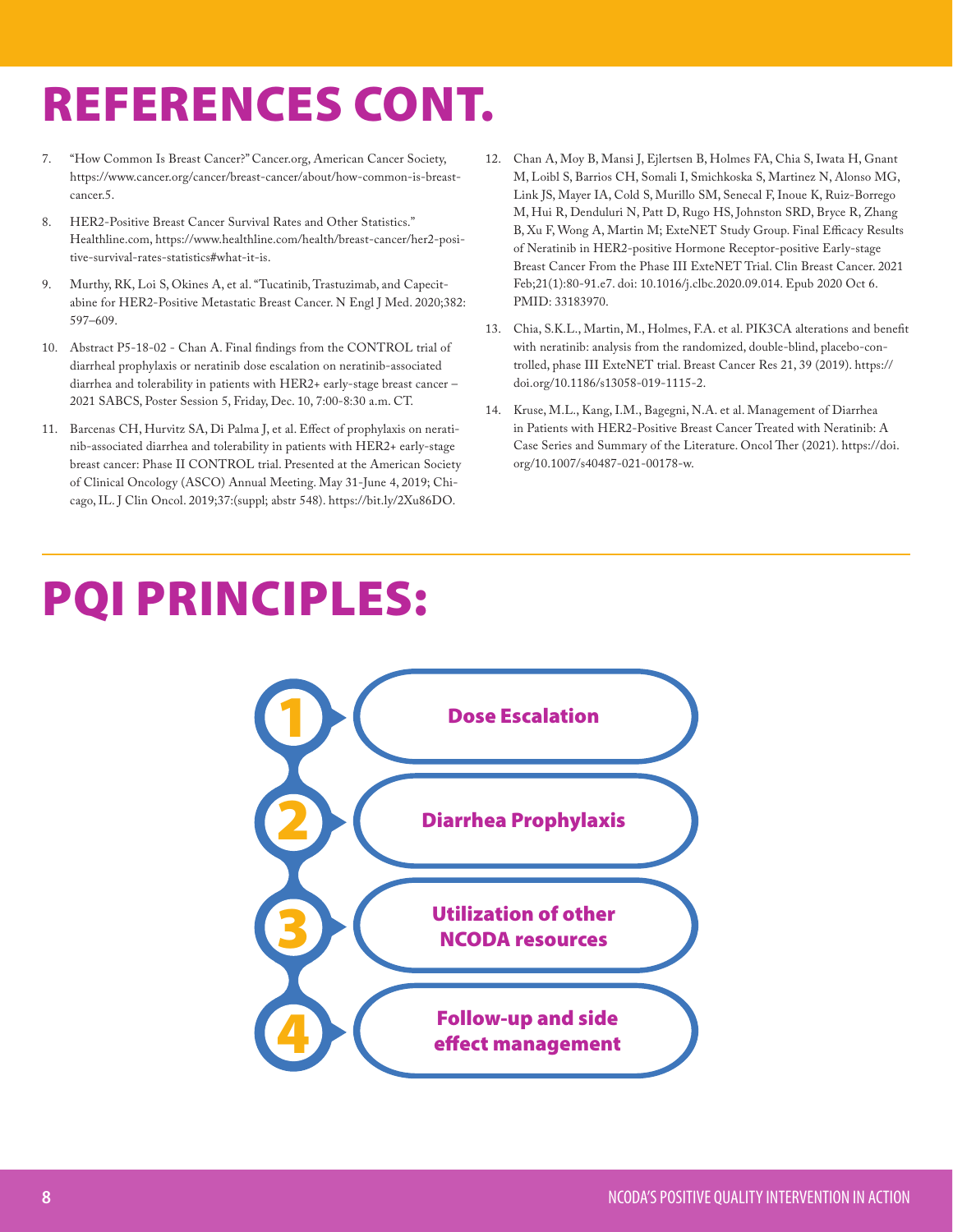

#### **ON THE COVER**:

• Patrick Eulitt, MD, of Rocky Mountain Cancer Centers, counseling a patient prior to the start of therapy.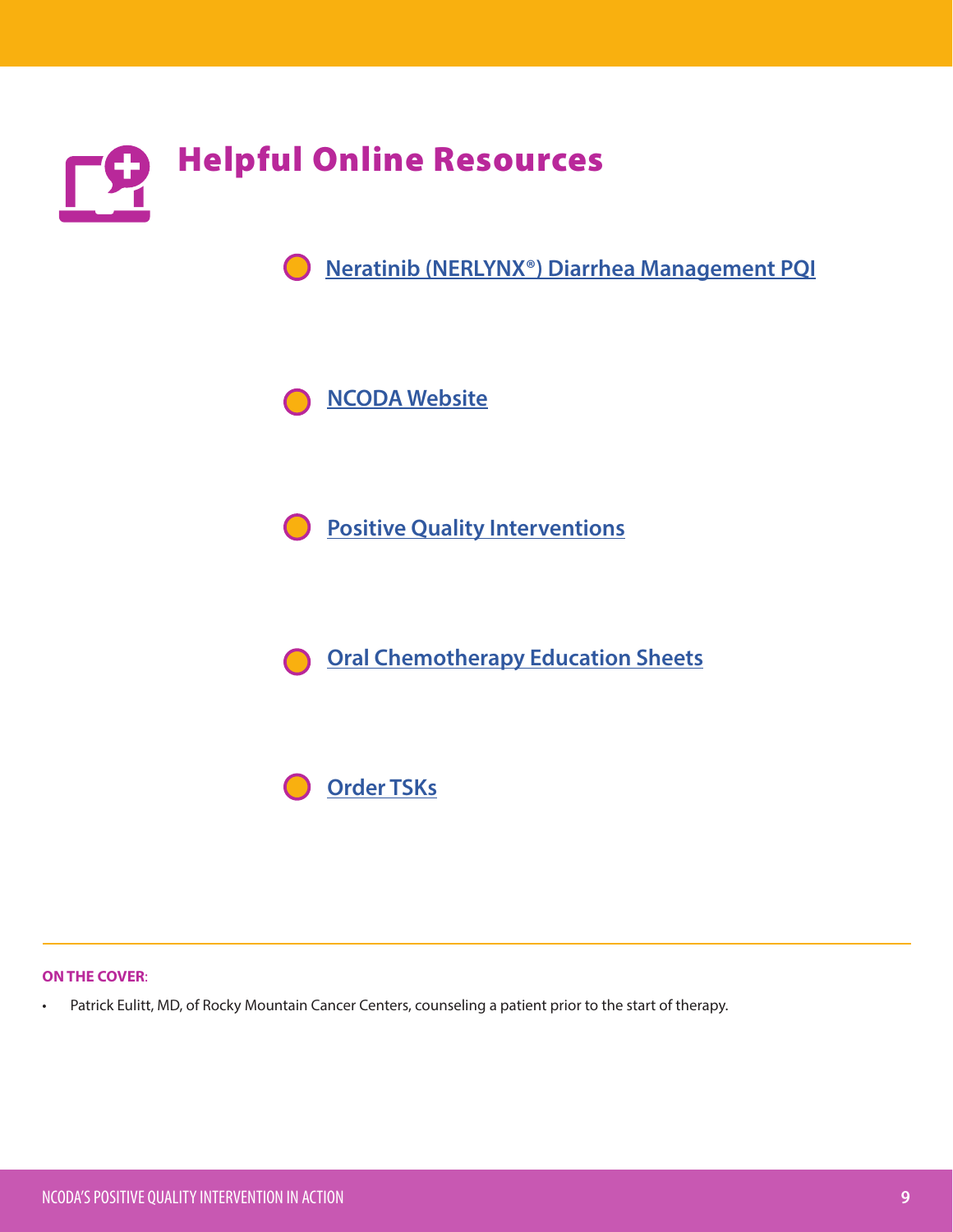# **NCODA Now Offers Treatment Support Kits For** Neratinib



### Follow The Below Steps To Receive These Kits **Complimentary** For Your Patients

Scan QR Code To Join NCODA Via Complimentary Membership



Registration Also Available Via **www.ncoda.org/register**

Scan QR Code To Order Complimentary Neratinib Treatment Support Kits



### **Step 1 Step 2 Contains:** Step 2 Contains:

- 1. Treatment Booklet
- 2. Customizable Treatment Calendar
- 3. Product Education Resource
- 4. Supportive Care Voucher
- 5. Positive Quality Intervention (PQI) Resource
- 6. Patient Survey

**10** NCODA'S POSITIVE QUALITY INTERVENTION IN ACTION For More Information Visit: **www.ncoda.org/treatment-support-kits**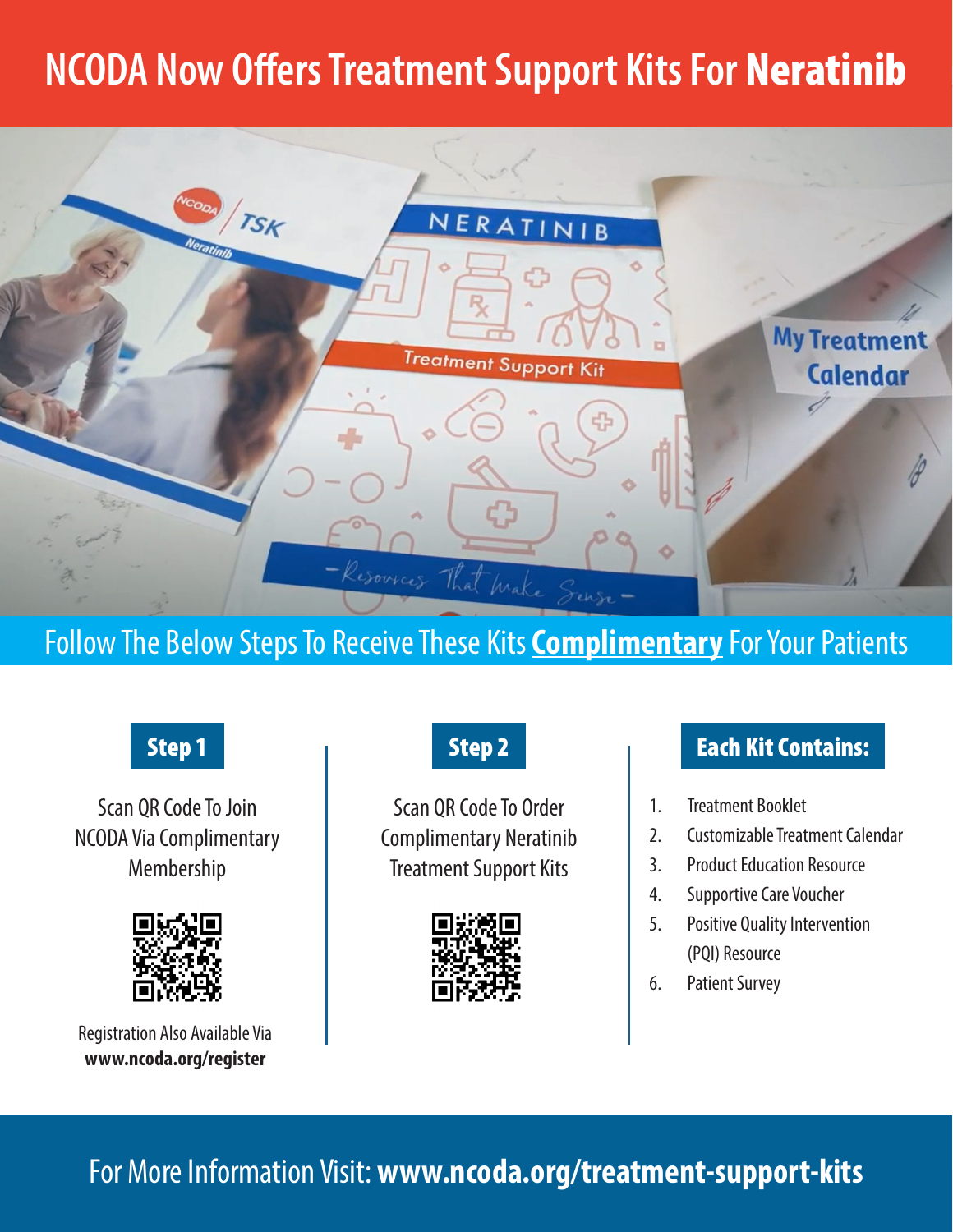# NOTES:

| a sa mga banda ay isang pagkalang nagsang nagsang nagsang nagsang nagsang nagsang nagsang nagsang nagsang nags<br>Mga banda ay nagsang nagsang nagsang nagsang nagsang nagsang nagsang nagsang nagsang nagsang nagsang nagsang n |  |
|----------------------------------------------------------------------------------------------------------------------------------------------------------------------------------------------------------------------------------|--|
|                                                                                                                                                                                                                                  |  |
|                                                                                                                                                                                                                                  |  |
|                                                                                                                                                                                                                                  |  |
|                                                                                                                                                                                                                                  |  |
|                                                                                                                                                                                                                                  |  |
|                                                                                                                                                                                                                                  |  |
|                                                                                                                                                                                                                                  |  |
|                                                                                                                                                                                                                                  |  |
|                                                                                                                                                                                                                                  |  |
|                                                                                                                                                                                                                                  |  |
|                                                                                                                                                                                                                                  |  |
|                                                                                                                                                                                                                                  |  |
|                                                                                                                                                                                                                                  |  |
|                                                                                                                                                                                                                                  |  |
|                                                                                                                                                                                                                                  |  |
|                                                                                                                                                                                                                                  |  |
|                                                                                                                                                                                                                                  |  |
|                                                                                                                                                                                                                                  |  |
|                                                                                                                                                                                                                                  |  |
|                                                                                                                                                                                                                                  |  |
|                                                                                                                                                                                                                                  |  |
|                                                                                                                                                                                                                                  |  |
|                                                                                                                                                                                                                                  |  |
|                                                                                                                                                                                                                                  |  |
|                                                                                                                                                                                                                                  |  |
|                                                                                                                                                                                                                                  |  |
|                                                                                                                                                                                                                                  |  |